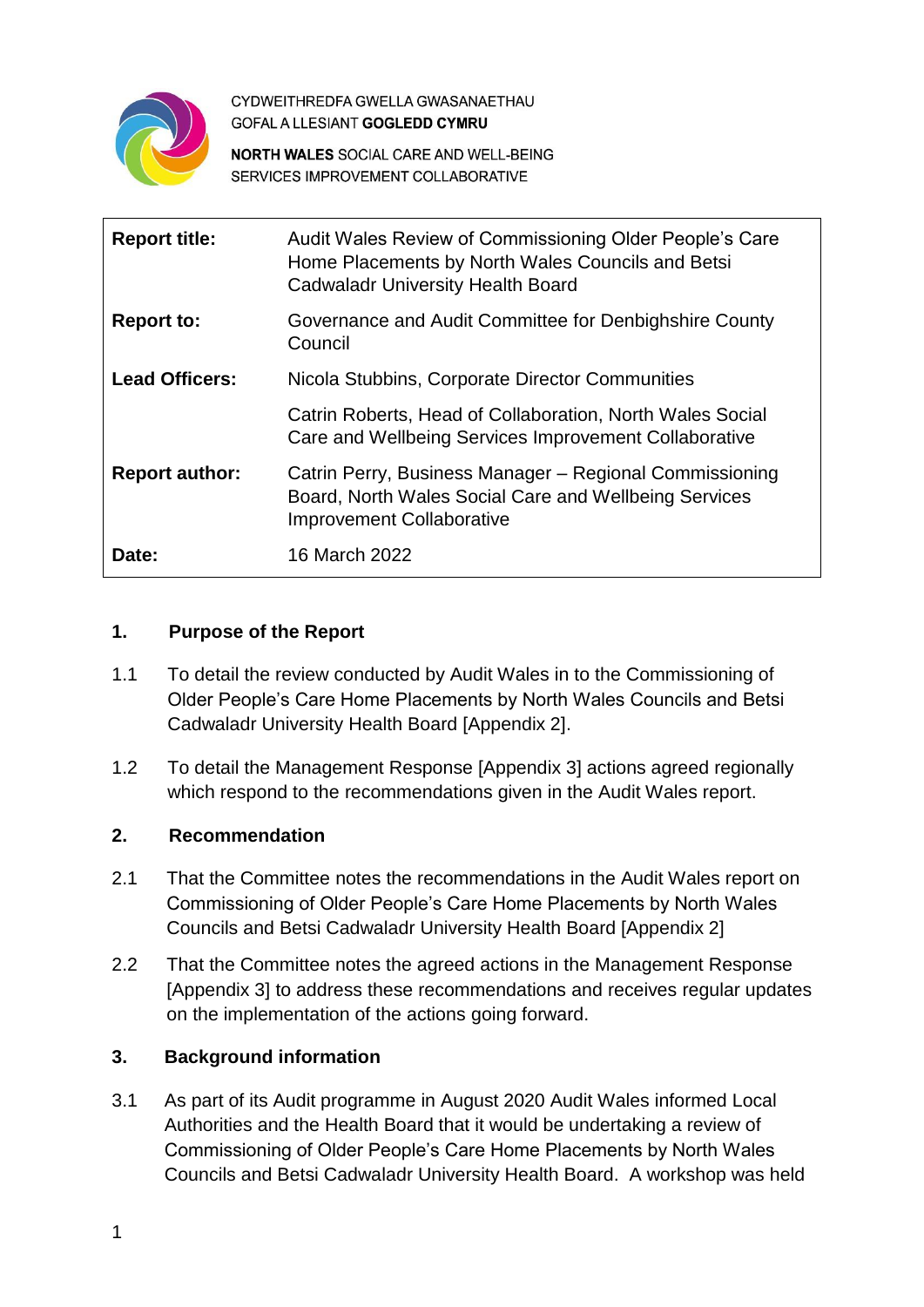by AW with local authority and health board partners in September 2020 to work through the draft brief for this review. The final brief for the review was issued to Local Authorities in November 2020.

- 3.2 As given in the final brief of November 2020 [Appendix 1], the purpose of the Audit Wales review stated "*In our Assurance and Risk Assessments for North Wales councils we identified strategic commissioning of residential and nursing care placements as a risk to both councils and the Health Board for the following reasons:*
	- *a. high level of spending on these services;*
	- *b. forecast increases in numbers of older people expected to need these services;*
	- *c. limited availability of new staff to support these services and recruitment competition with other health and social care providers; and*
	- *d. as yet untapped potential benefits of strategic commissioning across North Wales public sector bodies.*

*Since identifying strategic commissioning of residential and nursing care placements as a risk, COVID-19 has highlighted the fragility and current capacity of the care market and the need to plan strategically and manage the market*"

- 3.3 The brief explained that the review would seek to answer the question "*Are partners collaborating effectively to take account of demographic changes and other external pressures in the strategic commissioning of residential and nursing home care?*" and focused on the following key questions:
	- a) Are partners collaborating effectively to take account of demographic changes and other external pressures in the strategic commissioning of residential and nursing home care?
	- b) Have partners formally committed to the strategic approach to commissioning residential and nursing home care?
		- Is the strategic intent underpinned by sound data and clear workforce plans?
		- Is the strategic approach changing in light of the COVID-19 pandemic?
		- Is the strategic approach considering the risks to the sector (for example fees, workforce, sustainability of care homes, changing demand and service quality)?
		- Is the strategic approach considering alternative forms of care?
	- c) Have partners identified and secured commitment for the resources needed to deliver the strategy and is there commitment to manage these through the pooled budget arrangement?
		- Are commitments to resourcing the strategy sustainable?
		- Is there collective accountability and responsibility to deliver a strategic solution?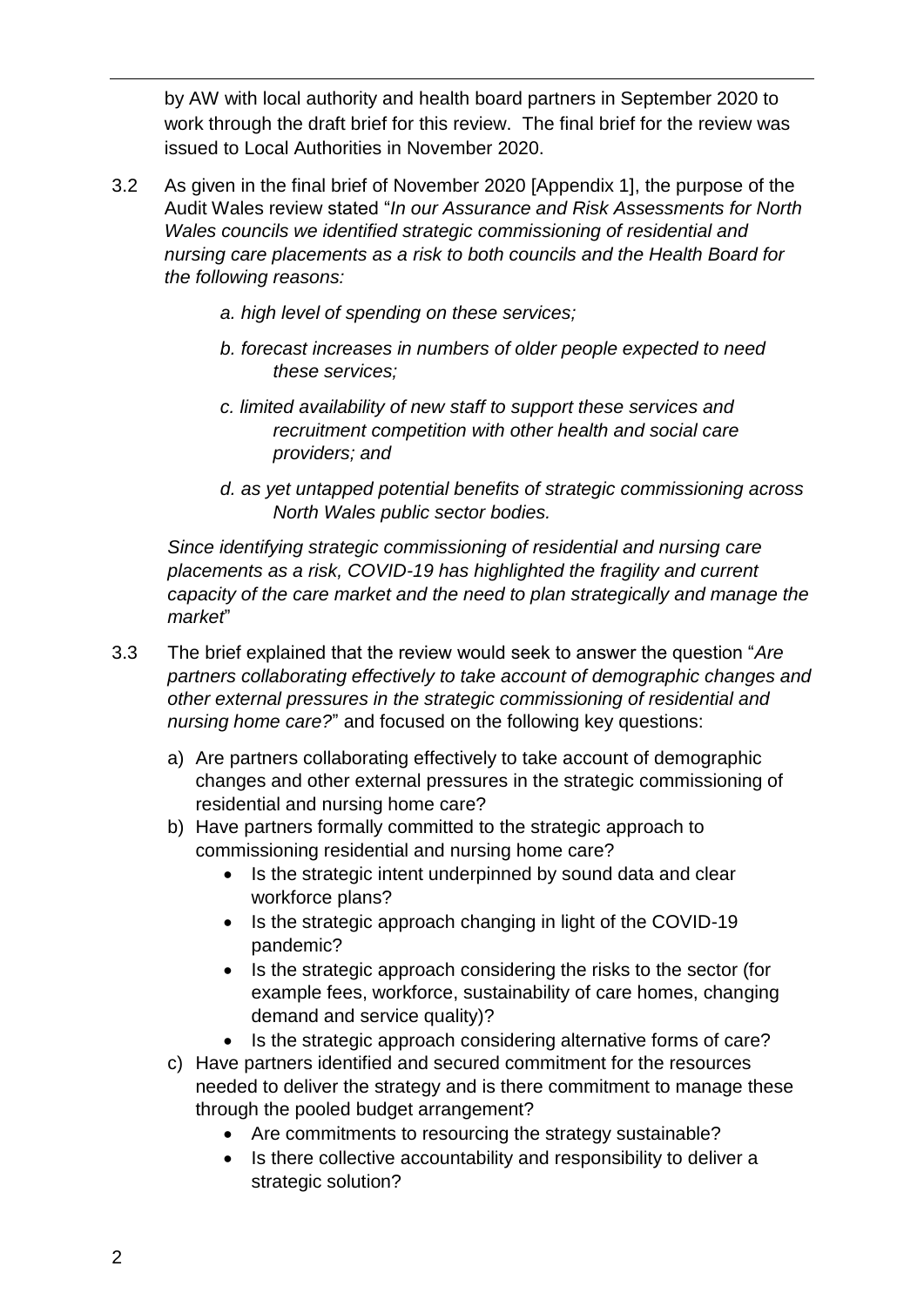- How well do partners deal with barriers (e.g. structural differences, loss of control, individual vs partner commissioning, varying standards and expectations)?
- d) Does the strategy for commissioning residential and nursing home care align with other key strategies and meet legislative requirements?
	- Are partners considering alternatives other than residential and nursing home care placements?
	- Are partners working to understand and address any inappropriate regional variations (cost, contributions and access to a range of services)?
	- Can partners demonstrate consideration of key legislation as part of strategy design?
- e) Is change related to delivery of this strategy being managed and reported effectively?
	- Are partnership governance structures supporting delivery?
	- Are programme management arrangements in place to deliver the strategic change required?
- 3.3 The Audit Wales team undertook Fieldwork, Document reviews, Meeting observations and Interviews with staff and service users from November 2020 to February 2021.

# **4. Report Detail**

- 4.1 Audit Wales issued the draft final report to Local Authorities and the Health Board to comment on matters of accuracy and balance in July 2021. The Health Board prepared their own response and a collective response was prepared by the North Wales Local Authority CEOs and Directors of Social Care. They felt strongly that report was not balanced, contained some factual inaccuracies and was not fair refection of commissioned care home placements for older people in North Wales.
- 4.2. Following further discussion with Audit Wales regarding the feedback and key objections, they prepared a revised version of the report in November 2021 which was accepted by the Local Authority Chief Executives and Directors of Social Care. Audit Wales published the North Wales report on the 16<sup>th</sup> December 2021 as per their audit schedule [see Appendix 2].
- 4.3 Audit Wales prepared a corresponding report for Welsh Government in relation to the legislative and policy framework for regional partnership working, commissioning and funding care home placements with key national messages and recommendations for Welsh Government to consider. This report for Welsh Government was not shared but was published at the same time as the North Wales report and is given in Appendix 4.
- 4.4 The Audit Wales report on the Commissioning of Older People's Care Home Placements by North Wales Councils and Betsi Cadwaladr University Health Board makes 5 recommendations: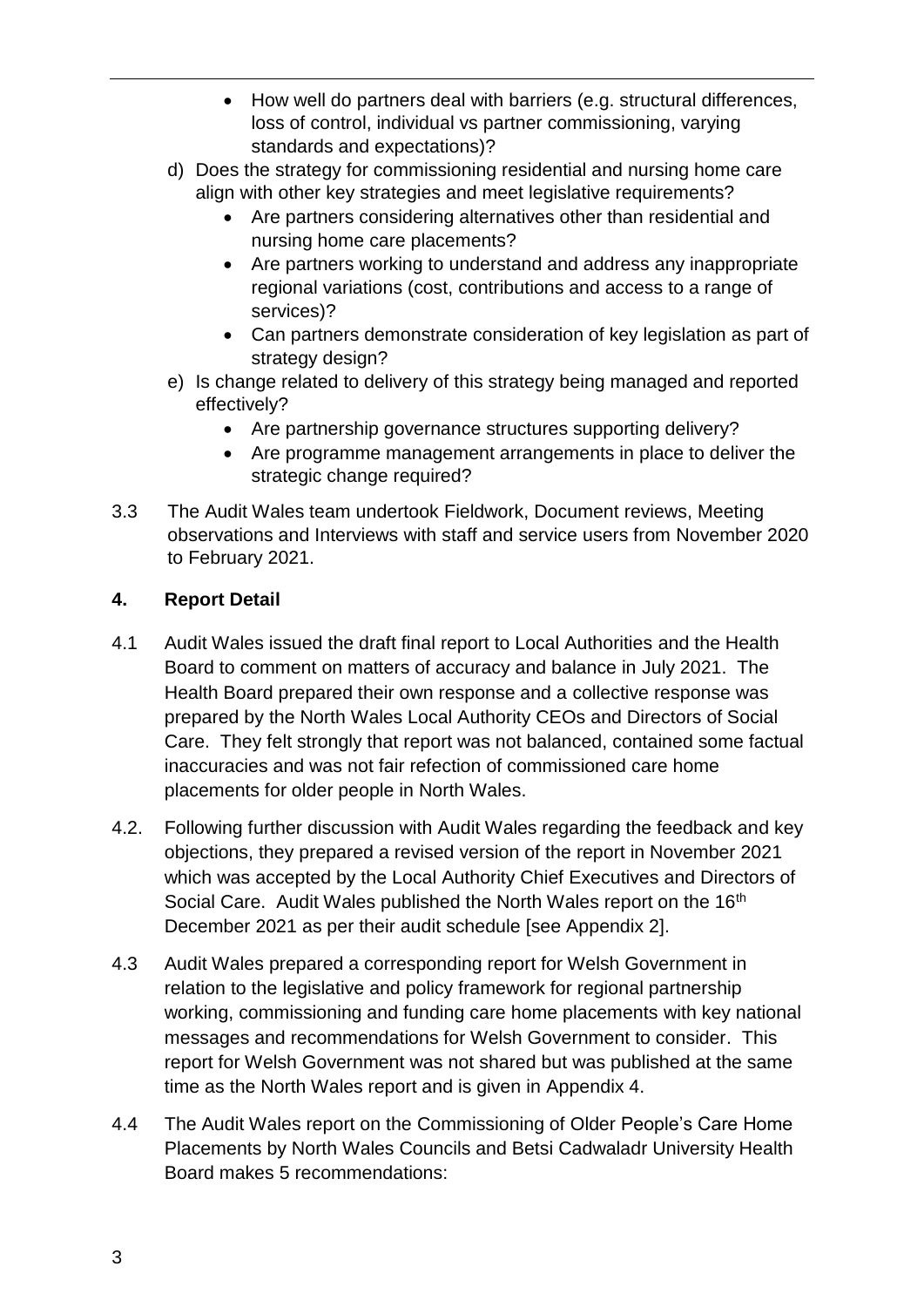- R1 North Wales councils and Betsi Cadwaladr University Health Board need to ensure the consistent use of pre-placement agreements across the region.
- R2 The current approach for commissioning care home places can cause tensions between partners and result in poor value and poor service user experience. North Wales councils and Betsi Cadwaladr University Health Board need to work together to review local arrangements for commissioning care home placements to eliminate avoidable adverse impacts on service users, and each other.
- R3 Accountability is a cornerstone of public sector decision making. Governance arrangements need to scrutinise decisions and hold decision makers to account. North Wales councils and Betsi Cadwaladr University Health Board need to strengthen their partnership governance arrangements to ensure proper accountability and effective scrutiny.
- R4 North Wales councils and Betsi Cadwaladr University Health Board through the Regional Commissioning Board need to develop a regionally agreed care home commissioning strategy and following this, develop an associated delivery plan.
- R5 North Wales councils and Betsi Cadwaladr University Health Board need to review their commissioning arrangements for care home placements to ensure they fulfil their statutory responsibilities around the Welsh language, and the Well-being of Future Generations Act.
- 4.5 In response to the report, each of the North Wales Local Authorities and the Health Board was asked to prepare an agreed collective management response detailing how they will work collectively to address each of the recommendations. Audit Wales asked for this collective response to be submitted by 31<sup>st</sup> January 2022. The Management Response submitted is in Appendix 3.

## **5. Consultation and engagement**

5.1 Audit Wales consulted with service users and providers in the research for the report. They also consulted with Local Authorities and Health Board officers on the circulation of the draft reports and took on board their feedback to inform revised drafts of the report.

## **6. Resource implications**

6.1 Local and regional officer time will be required to ensure that the recommendations and management response actions are implemented.

## **7. Key risks**